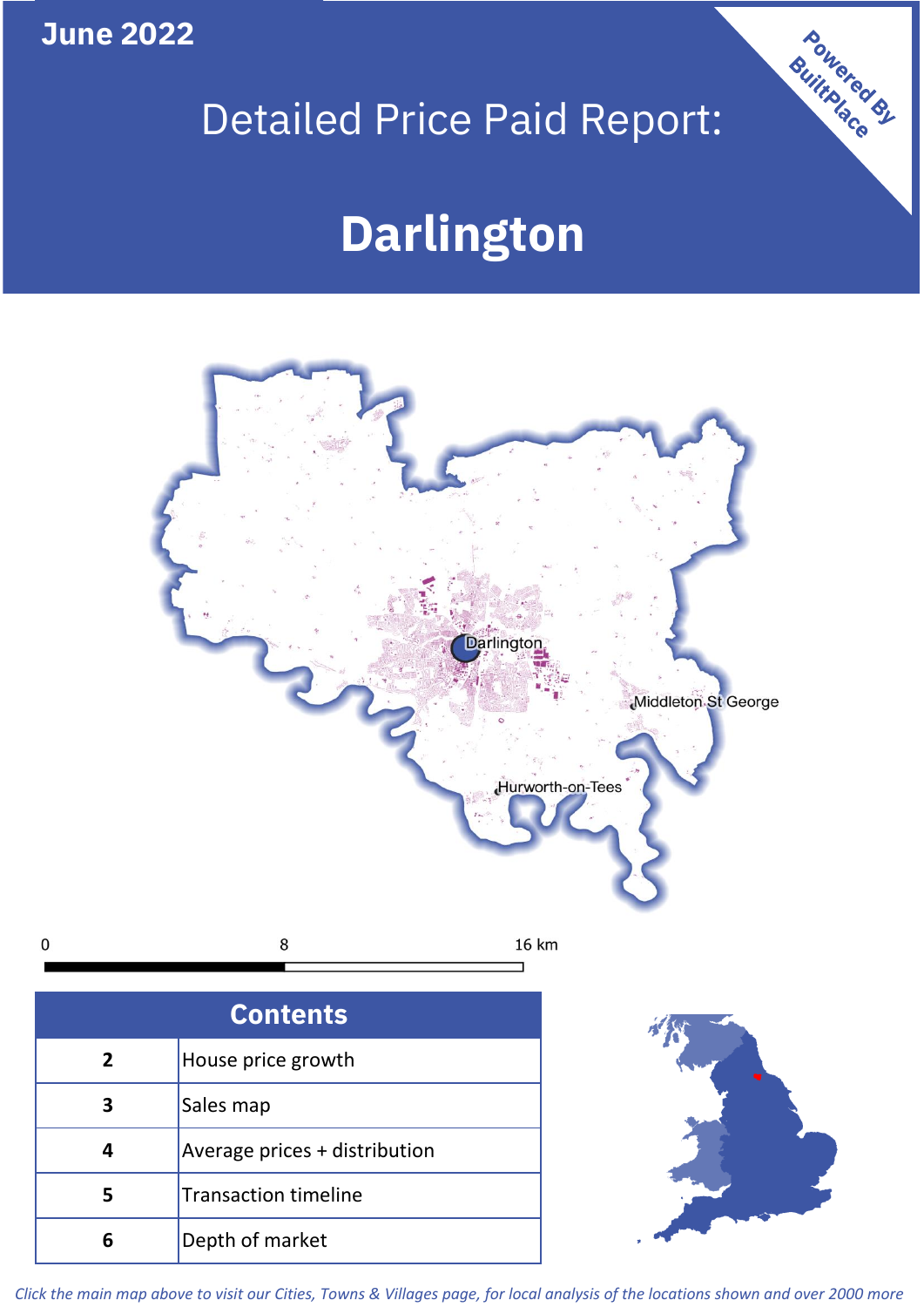#### **Headline Data**

|                     | <b>Current level</b> | 3 month | <b>Annual</b> | 5 year | 10 year |
|---------------------|----------------------|---------|---------------|--------|---------|
| <b>House prices</b> | £155,270             | 4.0%    | 11.8%         | 19.3%  | 32.5%   |
| <b>Transactions</b> | 1,929                | $-8.6%$ | 17.1%         | 15.5%  | 64.2%   |

### **House Price Growth (April 2022 data)**

#### *Annual Change in House Prices*



House prices in Darlington grew by 11.8% in the 12 months to April 2022 (based on 3-month smoothed data). By comparison national house prices grew by 10.7% and prices in the North East grew by 9.5% over the same period.

Darlington house prices are now 9.3% above their previous peak in 2007, compared to +11.2% for the North East and +52.9% across England.



#### *Year-To-Date Change in House Prices, December to April*

Local prices have grown by 6.1% in 2022 so far, compared to growth of 2.2% over the same period last year.

#### *Source: OS OpenData; UK House Price Index (Contains HM Land Registry data © Crown copyright)*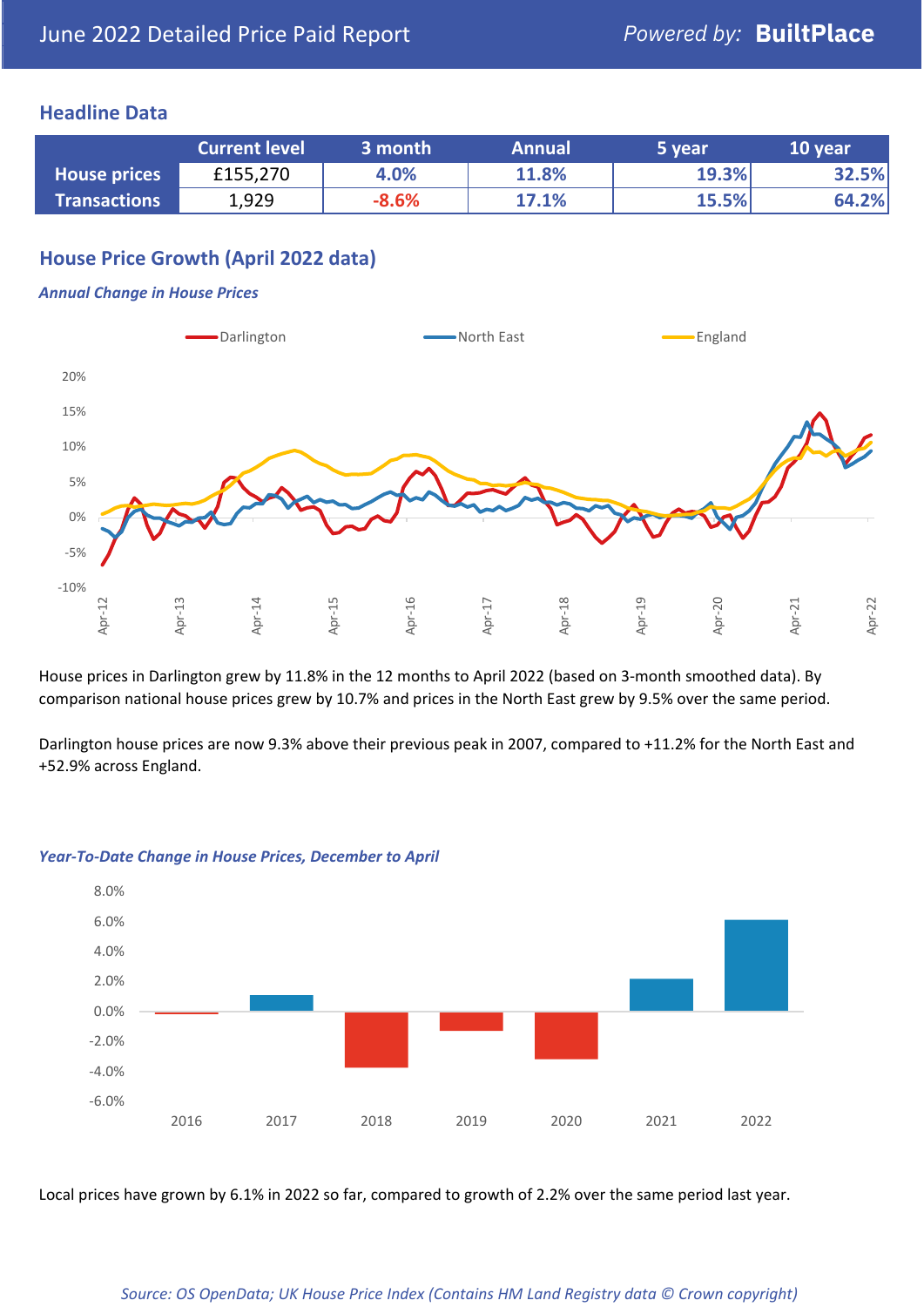## **House Price Map**

#### *12 months to April 2022*



*Each point is one postcode, coloured by the average value relative to all sales in this local authority (price bands are LA-specific quintiles).*

**Map Key**

| Min      | <b>Max</b> |                            |
|----------|------------|----------------------------|
| Up to    | £77,000    | 1st quintile / lowest 20%  |
| £77,000  | £109,000   | 2nd quintile               |
| £109,000 | £146,000   | 3rd quintile               |
| £146,000 | £218,000   | 4th quintile               |
| £218,000 | and over   | 5th quintile / highest 20% |

#### *Source: OS OpenData; UK House Price Index (Contains HM Land Registry data © Crown copyright)*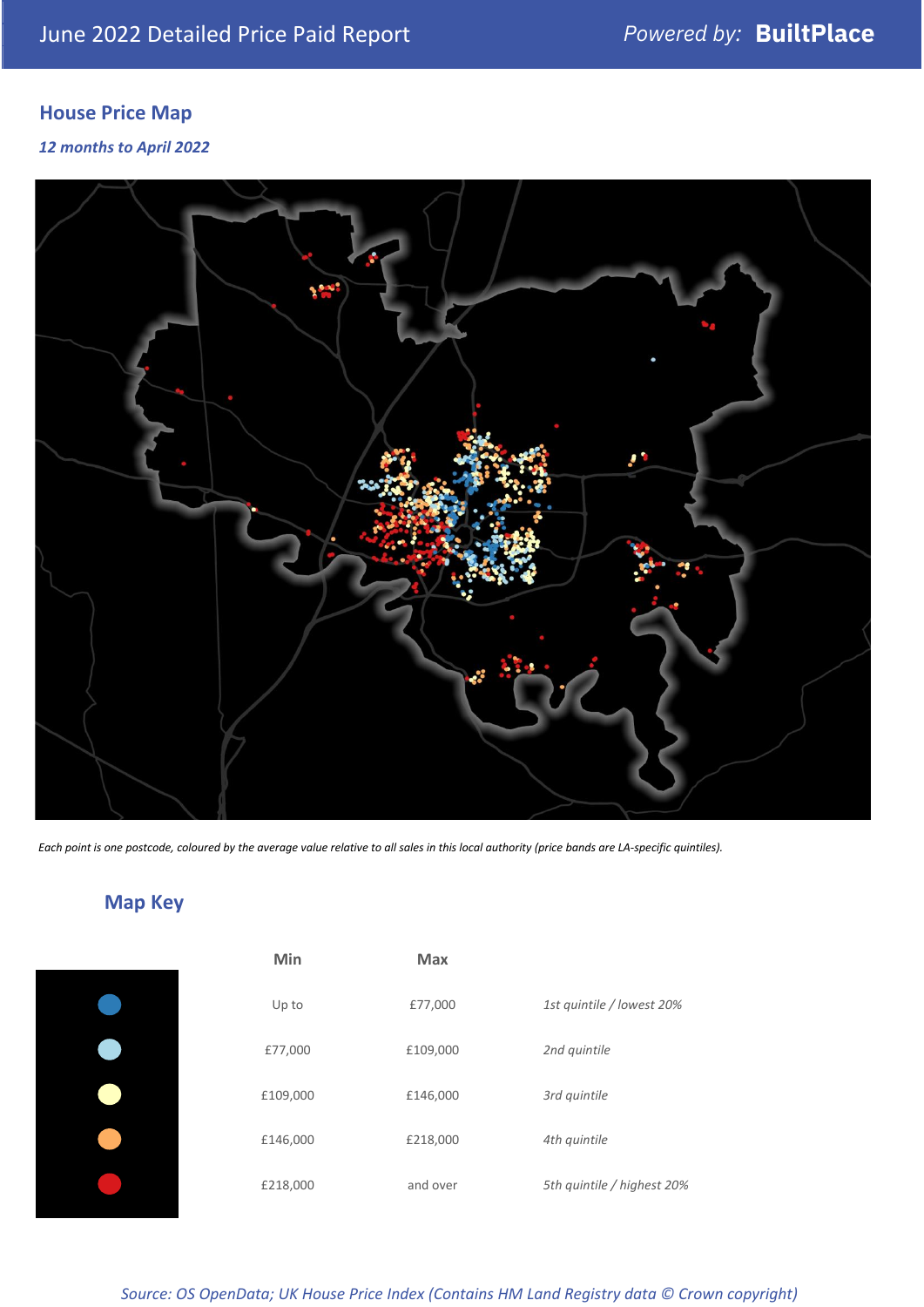### **Average House Price by Property Type**

#### *12 months to April 2022*



#### **House Price Distribution by Year**

*All properties, by price band and calendar year (2020 = year to date)*

|                    | 1997 | 2002 | 2007 | 2012 | 2017 | 2019 | 2020 |
|--------------------|------|------|------|------|------|------|------|
| <b>Under £100k</b> | 91%  | 79%  | 33%  | 41%  | 30%  | 35%  | 39%  |
| £100-200k          | 8%   | 18%  | 51%  | 44%  | 49%  | 42%  | 40%  |
| E200-300k          | 1%   | 3%   | 13%  | 12%  | 15%  | 16%  | 14%  |
| £300-400k          | 0%   | 1%   | 3%   | 2%   | 3%   | 5%   | 5%   |
| £400-500k          | 0%   | 0%   | 1%   | 1%   | 1%   | 2%   | 2%   |
| <b>£500k-1m</b>    | 0%   | 0%   | 0%   | 0%   | 1%   | 1%   | 1%   |
| £1-2m              | 0%   | 0%   | 0%   | 0%   | 0%   | 0%   | 0%   |
| <b>Over £2m</b>    | 0%   | 0%   | 0%   | 0%   | 0%   | 0%   | 0%   |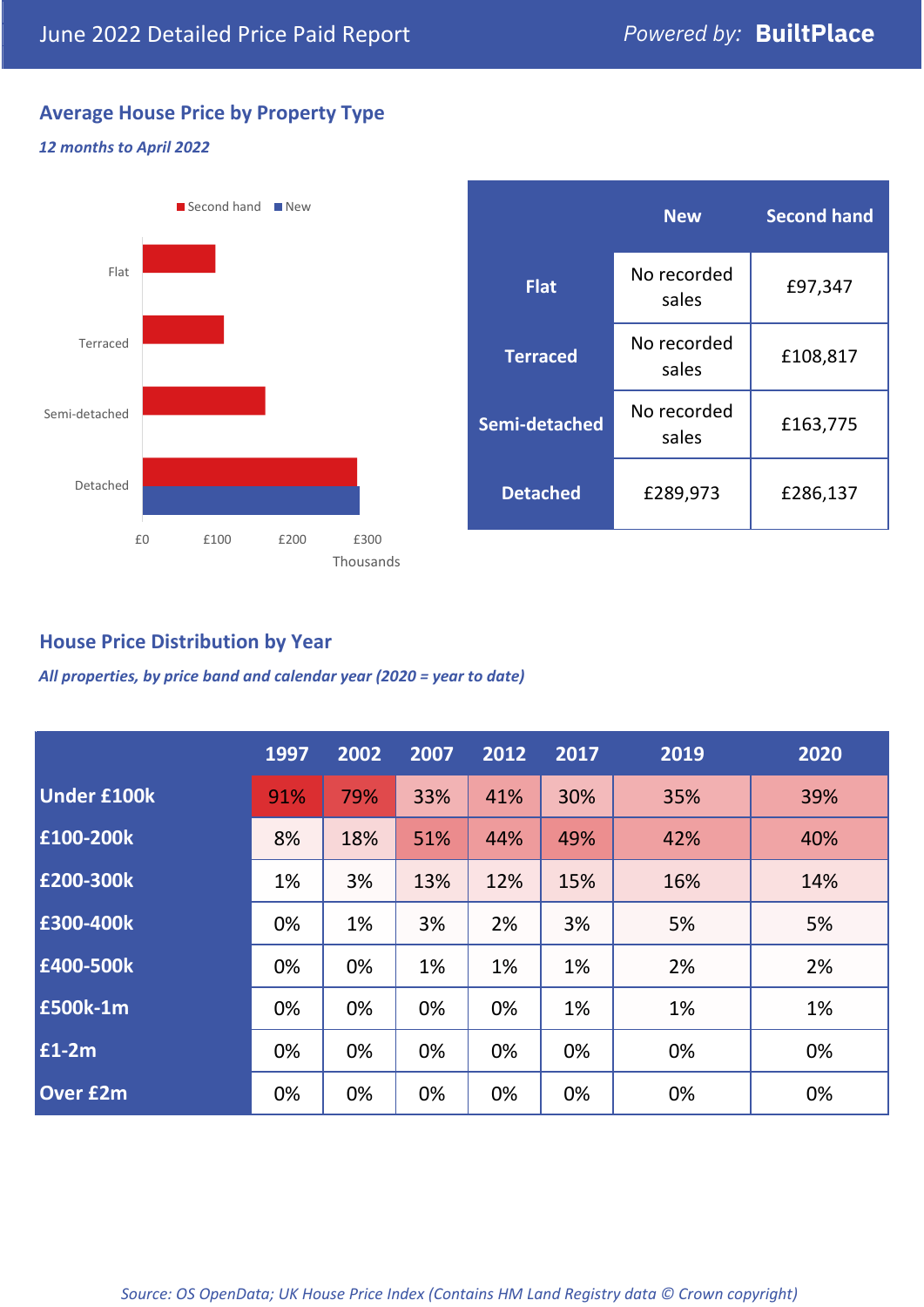### **Transactions (February 2022 data)**

*Annual Transactions, Indexed (2001-05 average = 100)*



There were 1,929 transactions in Darlington during the 12 months to February 2022. This is 66% of the average from 2001-05 and suggests activity is significantly below pre-downturn levels.

Transactions in Darlington have grown by 11.4% since 2014, compared to changes of +3.7% for North East and -7.7% for England.



#### *Cash and New Build Sales as % of Total, by Year*

*Note: The data on this page EXCLUDES transactions identified as transfers under a power of sale/repossessions, buy-to-lets (where they can be identified by a mortgage), and transfers to non-private individuals - i.e. it comprises only Land Registry 'A' data.*